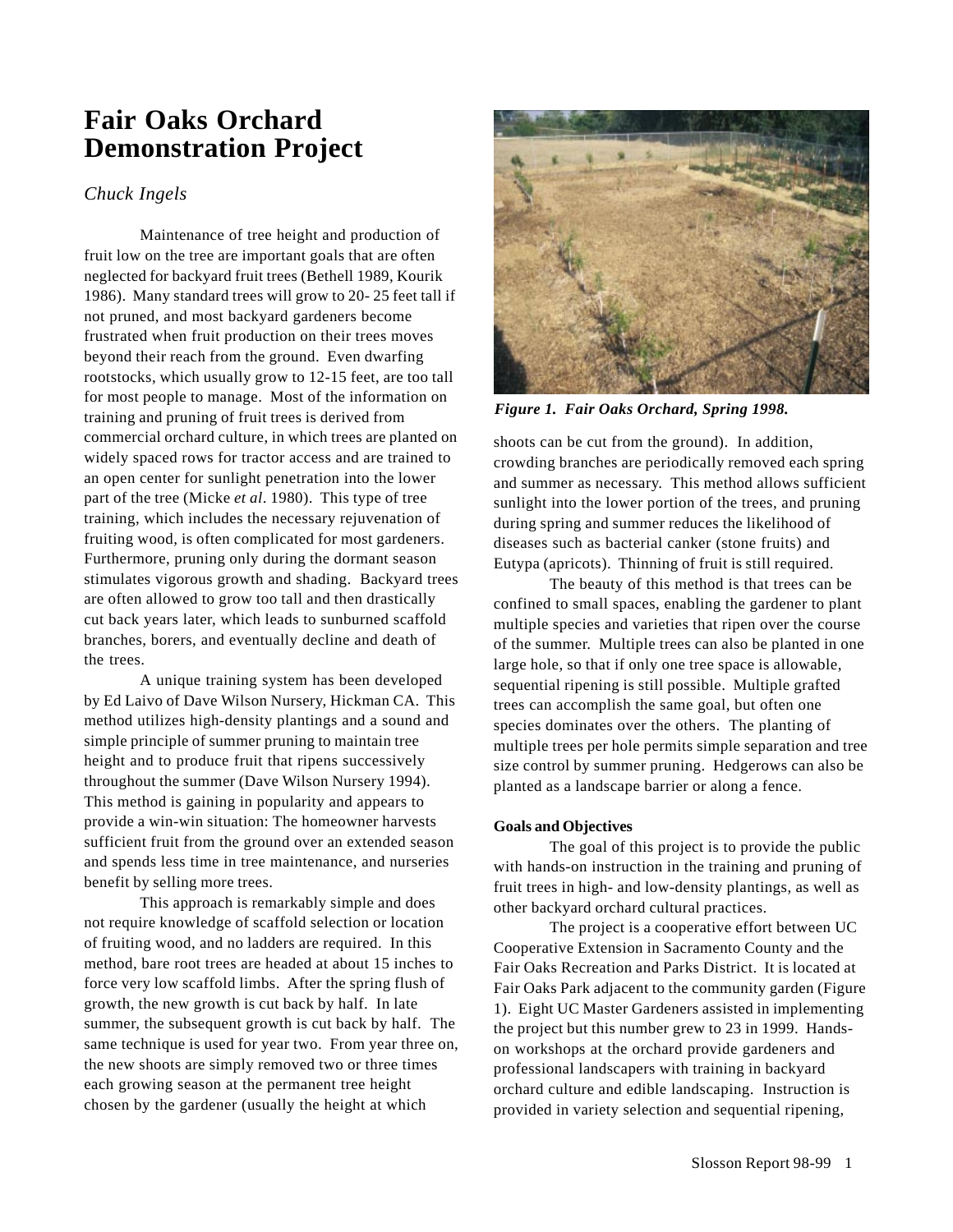planting, training, pruning, drip irrigation, mulching, budding and grafting, and pest management.

In April 1998, 61 of the trees were planted; four more full-sized trees will be planted in January 2000 in order to demonstrate pruning of various-aged trees. The orchard site is 5,000 sq. ft. The specific systems we are demonstrating are as follows (Figure 3, Table 1):

- 1. Standard, open center-trained stone fruit trees (two trees each of apricot, cherry, and plum, planted two years apart)
- 2. Central leader-trained apple trees (two trees planted two years apart)
- 3. Summer-pruned stone fruit trees in the following regimes, using several species and varieties and successive ripening according to the Dave Wilson Nursery method:

-Three and four trees per hole (18 in. and 24 in. apart, respectively)

- 
- -High density hedgerow plantings (trees 2 and 3 ft. apart)
- 4. Perpendicular "V"-trained peaches and nectarines
- 5. Genetic dwarf peaches, nectarines, and citrus
- 6. Espaliered trees.

 Dave Wilson Nursery donated the deciduous trees and Four Winds Growers donated the citrus trees. Additional funding was provided by Calif. Association of Nurserymen and Calif. Rare Fruit Growers. A large sign describing the training methods was erected. Contributors (including the Elvenia J. Slosson Endowment) are acknowledged on another sign at the orchard entry. Other signs show the training systems used in each location. A chain-link fence was constructed around the orchard site.

#### **Discussion**

 This project has widespread community support and fits in with the District's desire for the park to serve as a horticultural teaching center. In 1998, UC Master Gardeners and the Park District organized the annual Harvest, Health and Fitness Faire (formerly the Harvest Faire), which was largely expanded that year because of the demonstration orchard. Over 100 people attended the event, at which we discussed the orchard project and gave two hands-on presentations on fruit tree care.

In a 1,000-sq. ft. space in the orchard that is to be planted to additional fruit trees in two years, Master Gardeners coordinated replicated tomato variety research trials in 1998 and 1999. In this project, five popular varieties were compared for yield, appearance, and flavor characteristics. Four additional Master Gardeners participated in the project, and the Vegetable Crops Advisor participated as well (Figure 2).

Shortly after the Harvest, Health and Fitness Faire, the orchard and tomato trials were featured in an article in the California Life section of the Sacramento Bee newspaper. As a result of this article, our office received dozens of calls from the public wanting to know when the next demonstration would be. The Master Gardeners and I decided to hold another field meeting five weeks after the initial event in order to share the results of the tomato trial and to discuss fruit tree training methods and orchard care. A total of 35 people attended this meeting.

We plan to hold two field demonstrations each year in addition to the Harvest, Health and Fitness Faire. As the trees grow and begin to bear fruit, and after the four new trees are planted, new educational opportunities will emerge, involving varietal selection, yield comparisons, pest management, and pruning.

In 1999, teams of three Master Gardeners led orchard tours for the public three times. We plan to double the number of tours in 2000 to correspond with fruit tree practices such as planting, dormant spraying, fruit thinning and summer pruning. We are currently expanding the orchard to an additional half acre. In this area, we will plant table grape and cane berry variety blocks, as well as other fruit species such as pomegranate and persimmon.

We also plan to demonstrate arborsculpture, which is a unique method of bending and grafting shoots to form unusual designs and structures. We plan to create a fruit tree chair, a three-sided ladder to make the high fruit more accessible, a gazebo, fences, and other structures.



*Figure 2. Master Gardeners planting tomato variety trial in space reserved for future tree planting.*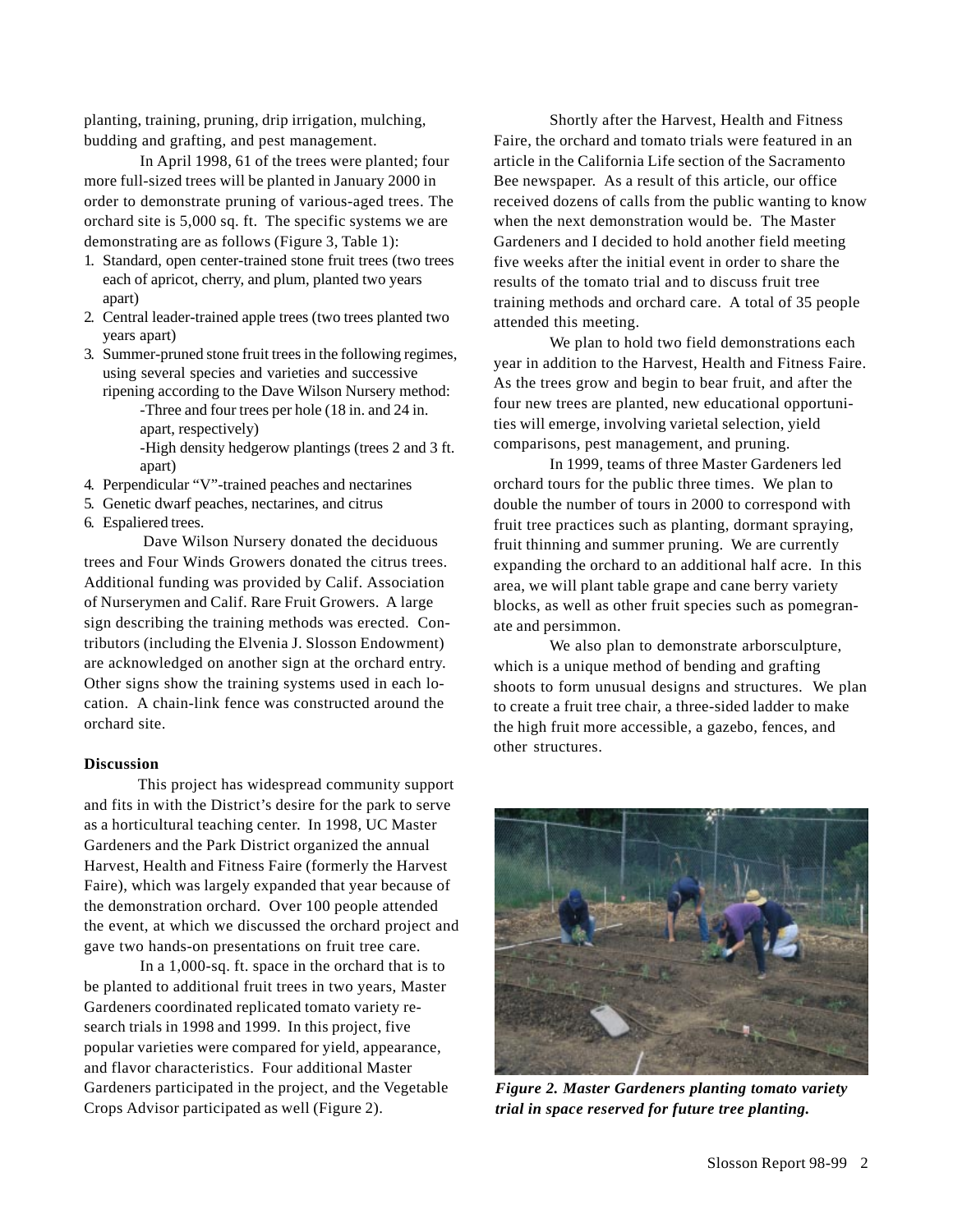

*Figure 3. Planting plan for Fair Oaks Orchard Demonstration. See Table 1 for explanation of numbers.*

## **Literature Cited**

- Bethell, D. 1989. 1-2-3 Leader Training to Obtain Small Fruit Trees. University of California Cooperative Extension.
- Dave Wilson Nursery. 1994. What is Backyard Orchard Culture? Unpublished manuscript. Includes 1997 revision: Backyard Orchard Culture Means Not Being Intimidated by Pruning.
- Kourik, R. 1986. Designing and Maintaining Your Edible Landscape Naturally. Santa Rosa: Metamorphic Press.
- Micke, W., A.A. Hewitt, J.K. Clark, and M. Gerdts. 1980. Pruning Fruit and Nut Trees. University of California Division of Agriculture and Natural Resources, Leaflet 21171.

*Chuck Ingels is Pomology, Viticulture and Environmental Horticulture Advisor, UC Cooperative Extension, Sacramento County.*